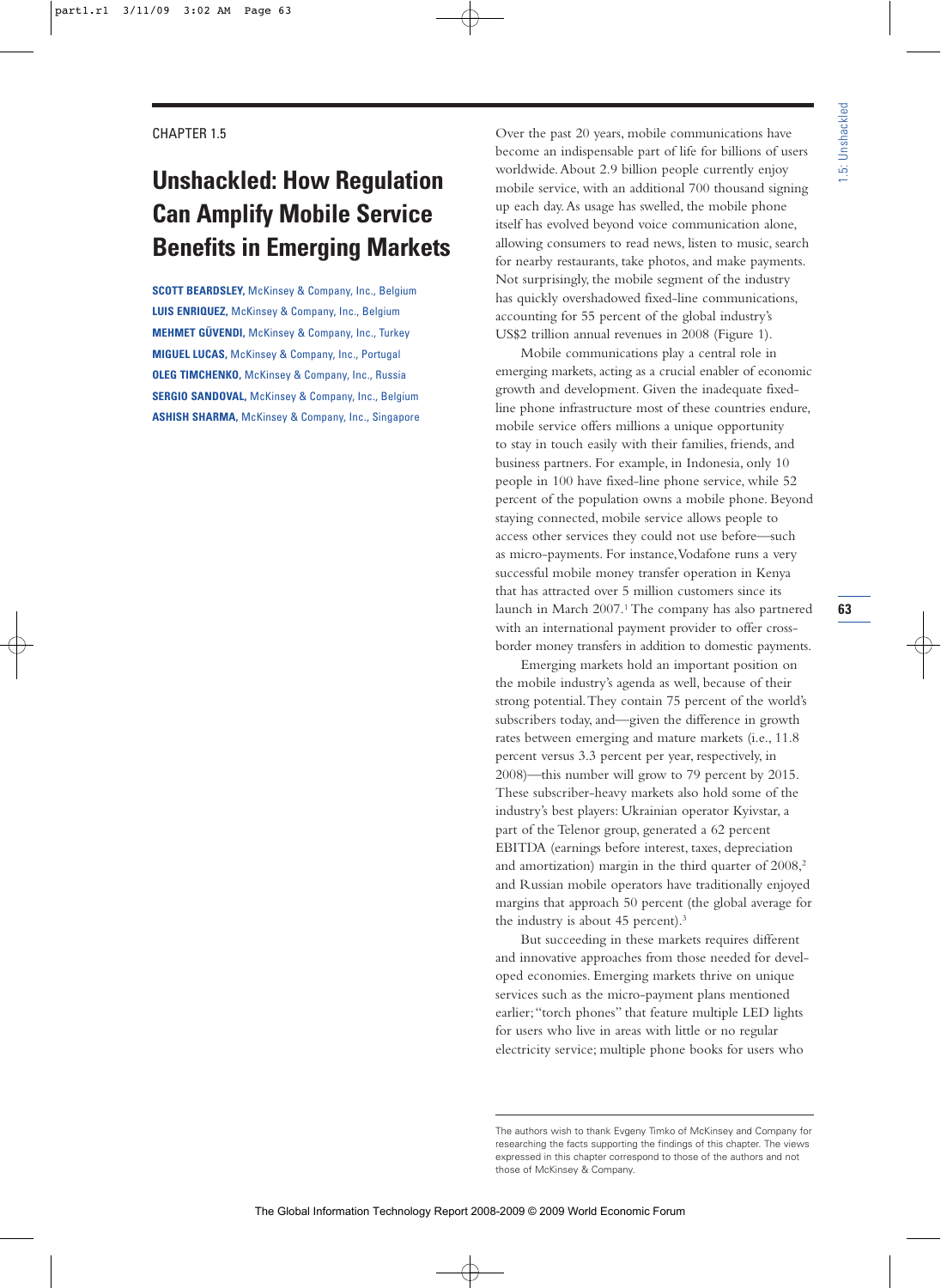#### **Figure 1: Mobile telecommunications revenue growth (US dollars, trillions)**



Source: Dataquest Insight, June 2008.

\*Other includes infrastructure, enterprise networking, and communications. \*\*Estimates.

share their handsets with family members; or solar device chargers for use in sunny Africa (see Box 1).

The enormous societal and economic benefits mobile service can bring to emerging markets extend well beyond the industry's direct contribution to a country's GDP, although that in itself is not small.To capture the full potential that wireless service offers, governments and industry players must focus on making the widest possible slice of society "mobile." Many markets fail to meet this challenge.Those that do, such as China or the Philippines, typically enjoy mobile penetration rates far greater than those seen in peer countries by focusing on high coverage rates (which coincide with penetration) and low user prices, and they make sure both outcomes are sustainable.

To capture the economic benefits wireless can bring while also ensuring that the poorest members of society can use this service, regulators and operators must work together to lower the cost of ownership, making mobile phones affordable to all.They also need to extend coverage beyond cities to rural areas, where many millions of potential users await. In this chapter, we will attempt to quantify the benefits of mobile services in emerging markets, discuss reasons why some nations fail to achieve these benefits, and suggest several regulatory areas where policymakers and industry players can work together to unlock the value of the mobile industry in emerging markets.

# **The many benefits of going mobile**

The mobile industry often accounts for 2 percent to 3 percent of an emerging market's GDP, with a range that extends from 1.4 percent in Russia to 5.3 percent in Jordan (Figure 2). However, the indirect contribution of the mobile industry to the economy can range several times higher than this observable GDP effect, because it includes GDP contributions from other companies in the wireless sector, such as handset manufacturers and retailers, content providers, and equipment manufacturers, as well as what we call the "end-user surplus."This surplus includes not only direct productivity gains related to the use of mobile communications, but also indirect consumer benefits such as a peace of mind, security, and access to family.

For example, take the case of a taxi driver who shares his cab with another driver in alternating 12-hour shifts. Buying a mobile phone improves his productivity because he now receives six or seven calls per month from regular passengers, which saves him from spending about four hours a week seeking passengers. He uses his mobile phone to contact other taxi drivers if, for example, he needs to ask directions to unfamiliar destinations. This person also uses his phone to stay in touch with his family and friends, and his employer benefits as well: the company now provides an instant lost-and-found service to passengers.

For this taxi driver, the benefits of going wireless take two forms, which together we call the *end-user*  surplus. The first involves greater productivity.<sup>4</sup> McKinsey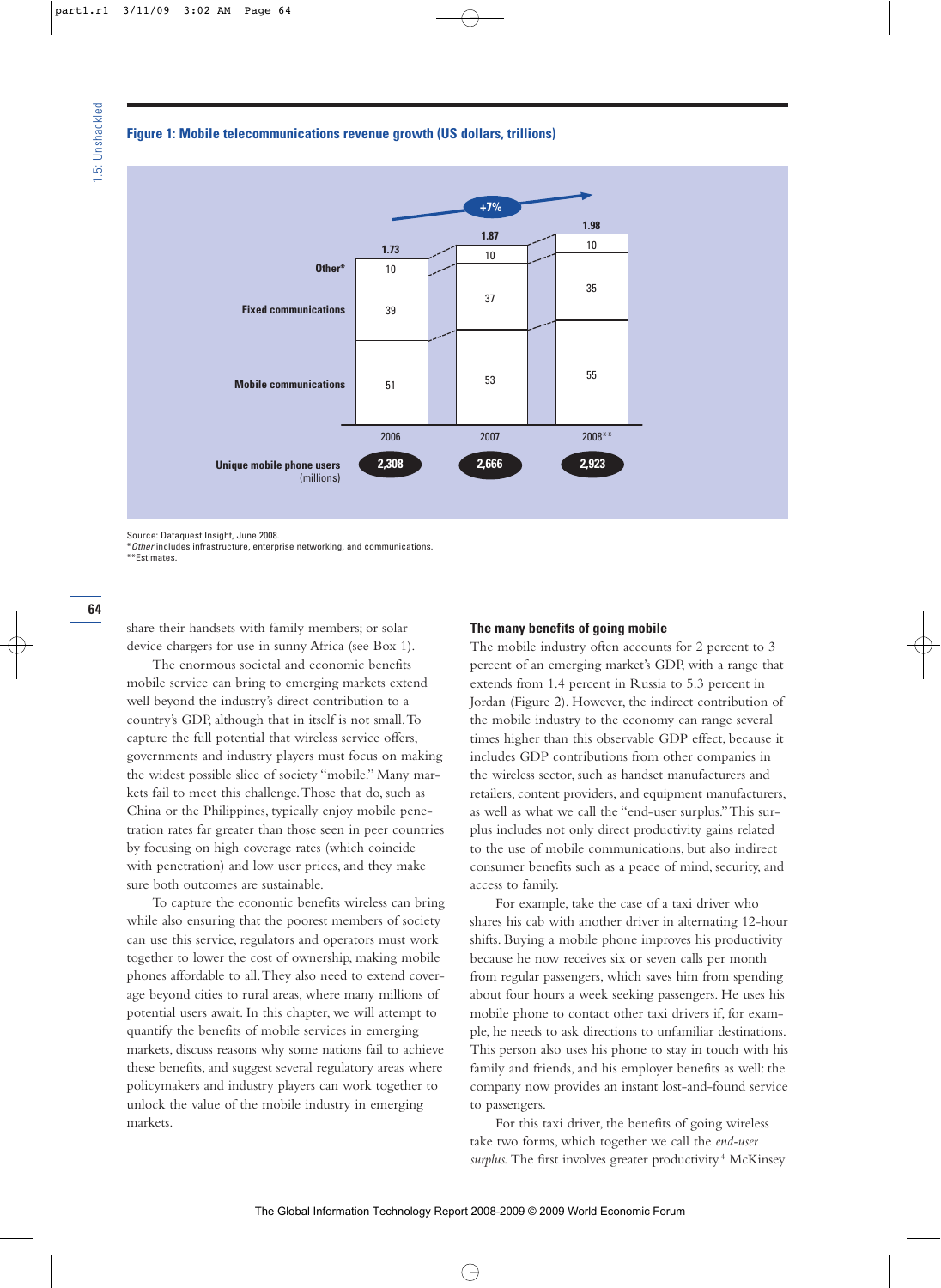# **Figure 2: Contribution of mobile telecommunications services to GDP, 2008 (percent)**



Source: Pyramid Research, 2008d.

# **Box 1: Successful innovations in mobile telecommunications from emerging markets**

The mobile telecommunications industry has provided many innovations that are used with great success in emerging markets. Some of these are listed here:

- **M-Pesa** is a mobile money service offered by Safaricom in Kenya; it offers savings, domestic money transfers, airtime purchases, and limited bill pay of such services as satellite television or insurance plans.
	- **Users:** About 40 percent of all Safaricom customers signed for M-Pesa service (over 4 million of about 10.2 million total subscribers).
	- **Agents:** There are more than 5,000 M-Pesa agents. Service is also being expanded to enable card-free withdrawals through ATMs.
	- **Area:** The service currently works in Kenya, with pilot programs testing money transfer service between Kenya and the United Kingdom (in cooperation with Western Union).
- **CellBazaar** is a service from Grameenphone in Bangladesh that allows subscribers to buy or sell over their mobile phone (i.e., short message service–based eauction system, though CellBazaar also offers an online platform)
	- **Users:** CellBazaar has more than 1 million users.
- **Solar panels** are falling in price, allowing low-income subscribers in rural areas with erratic power supply use them to charge their mobile phones.
- The **Village Phone** program launched by Grameen telecom enables poor rural subscribers to own a phone and turn it into a profit-making venture; the subscriber can buy, on credit, a simple mobile phone with very cheap billing rates to provide paid services to the people in the adjoining area.
	- **Users:** There are over 270,000 Village Phone Operators in 50,000 villages.
	- **Area:** Bangladesh, Uganda, Rwanda.
- **Torch phones** are designed for people living with limited access to electricity.
- **Multiple phone books** that open on a single handset were initially intended for rural India, where a single handset is typically shared by two or more families.
- **"Call Me"** service provided by Vodacom in South Africa allows subscribers to send up to five messages per day, free of charge, requesting a call back from the receiver.

Source: M-PESA: http://www.safaricom.co.ke; CellBazaar: http://www.cell bazaar.com; Solar panels: Receiver magazine #20 | Emerging markets, June 2008, http://www.receiver.vodafone.com/20-africas-grassroots; The Village Phone: http://www.grameenfoundation.org; Torch phones: Receiver magazine #20 | Emerging markets, June 2008, http://www.receiver.vodafone.com/20-africas-grassroots; Multiple phone books: http://www.domain-b.com/companies/companies\_n/Nokia/ 20080402\_multiple\_phone\_books.html; Call Me: www.vodacom.com.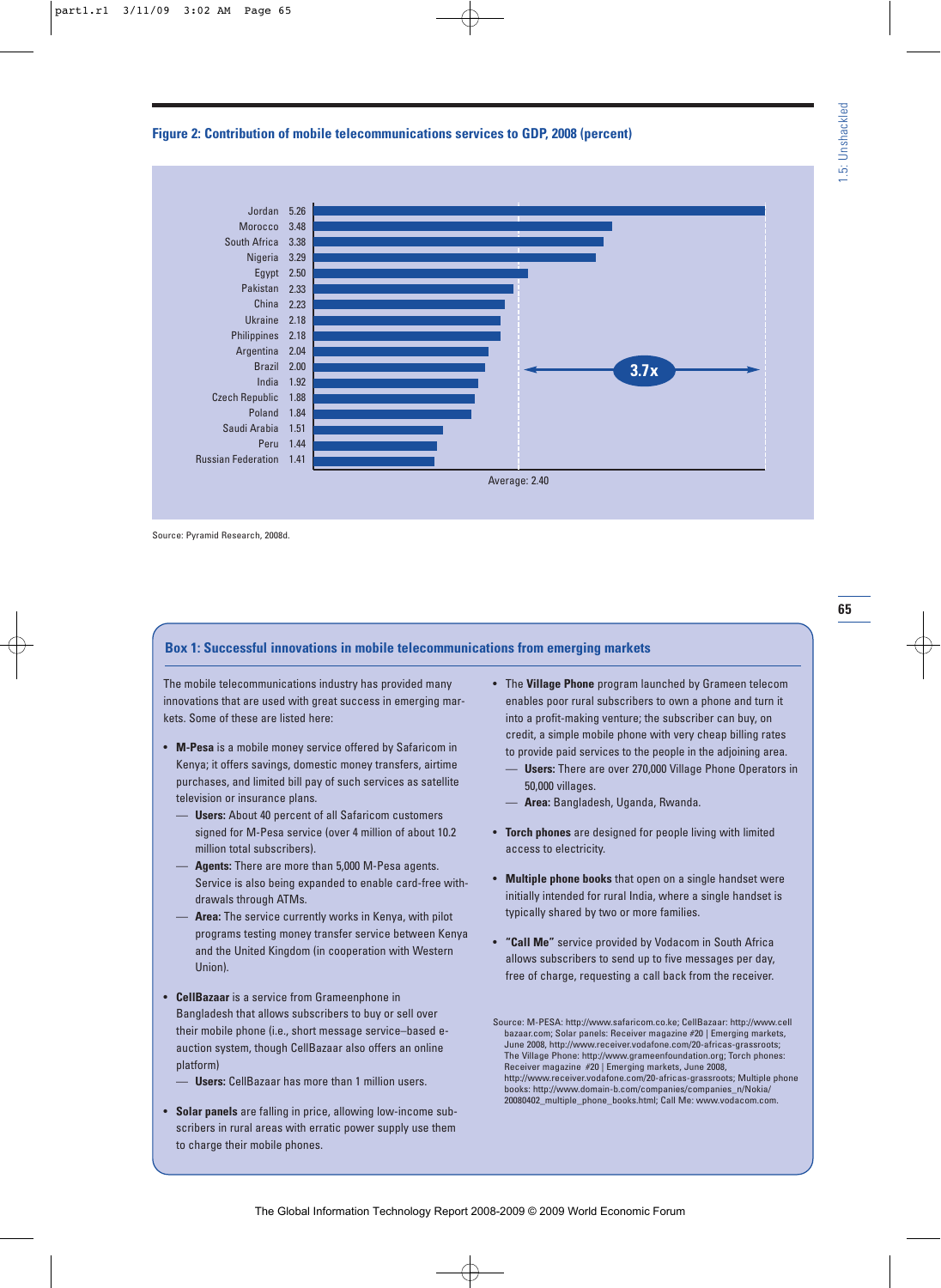#### **Figure 3: Economic value of mobile telecommunications industry for enterprise and end users in China, 2005**

3a: Economic value and productivity growth



<sup>66</sup> 

#### 3b: Composition of high-mobility workers (percent)



Source: ILO, 2008; China Statistics Bureau, 2005; McKinsey analysis.

Source: ILO, 2008; China Statistics Bureau, 2005; McKinsey analysis.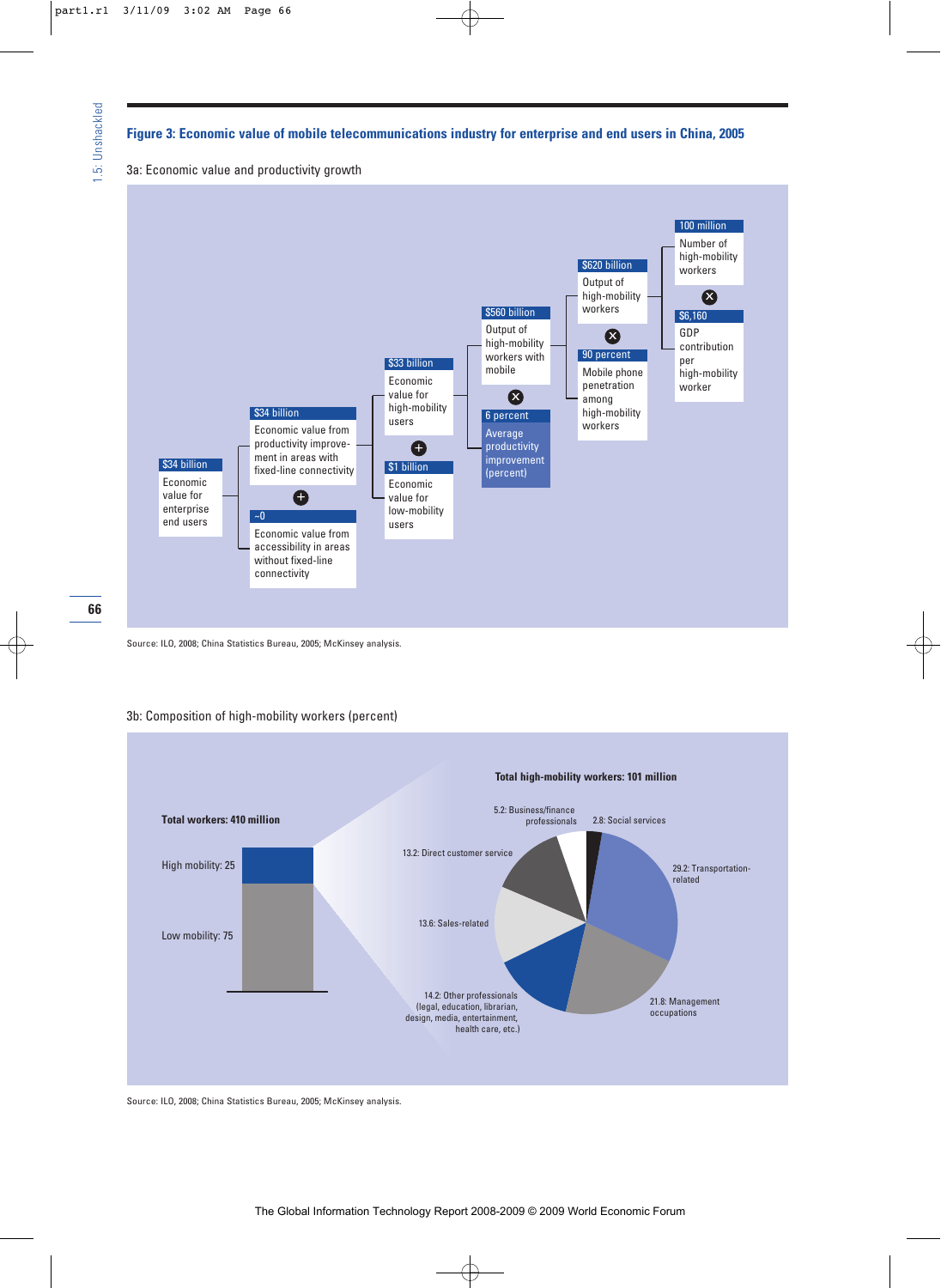# **Figure 4: Economic impact of mobile telecommunications industry in India, China, and the Philippines, 2007 (percent of GDP)**



Source: ITU, 2008; EIU, 2008; IHS Global Insight, 2008; Yankee Group Global Forecast 2007; IDC, 2007; McKinsey analysis. \* Rough low-bound estimation using historical ARPU, inflation adjusted.

calculated that the economic value to enterprise end-users in China is around US\$34 billion, with a productivity increase of around 6 percent being one of the key levers (Figure 3).

To estimate the second, less tangible benefit exemplified when workers contact their family and friends with mobile units, we used historical average revenue per user (ARPU) as an indicator of user willingness to pay.This consumer portion of end-user surplus equals ARPU at the time a customer subscribes to wireless services minus today's ARPU, and assumes the user's willingness to pay does not change over time.Thus, a Mumbai mobile subscriber who purchased the service in 2000 for, say, 300 rupees a month but now pays only 250 rupees a month (because of competition and other factors) has gained a surplus of 50 rupees a month.

Admittedly, any estimate of intangible benefits will be a rough calculation, but this one relies on actual data—the amount customers have demonstrated they will pay. In fact, we consider our estimate to be conservative, since many users would pay higher rates if necessary. Moreover, as technology, network coverage, and network quality improve over time, this form of surplus should increase.

These factors massively amplify the economic impact of the mobile industry—in China alone, in 2005 it generated approximately US\$100 billion, or nearly 5 percent of the GDP of that country. Of this, only a quarter reflected the direct contribution the mobile industry made to GDP; half came from related industries; and the final 25 percent came in the form of the consumer's surplus. Other countries we examined displayed similar levels of total economic impact—from 3.2 percent in India to 3.8 percent in the Philippines (see Figure 4).

The economic impact of the wireless industry as a percentage of GDP varies from country to country, as Figure 4 also shows.This impact, for example, is higher in the Philippines, a country with high service penetration and a high degree of service innovation, than in other countries such as India, where penetration and quality of service are known to be low.The next section of this chapter describes how the economics of the industry plays a crucial role in explaining these differences.

# **Hurdles to high ownership levels and low prices**

Achieving the maximum potential societal benefits the mobile industry can offer requires emerging market operators and government regulators to work together to significantly increase penetration rates in these countries.

However, increasing penetration rates is challenging. Figure 5 shows mobile penetration has a strong correlation with economic development. Despite this, even within countries that have achieved similar development levels, penetration rates vary significantly, and this is especially true among the poorest countries. For example, mobile penetration rates in Bangladesh, Pakistan, Peru, and Egypt range from 15 percent to 20 percent, while Jordan, the Philippines, and Colombia enjoy rates in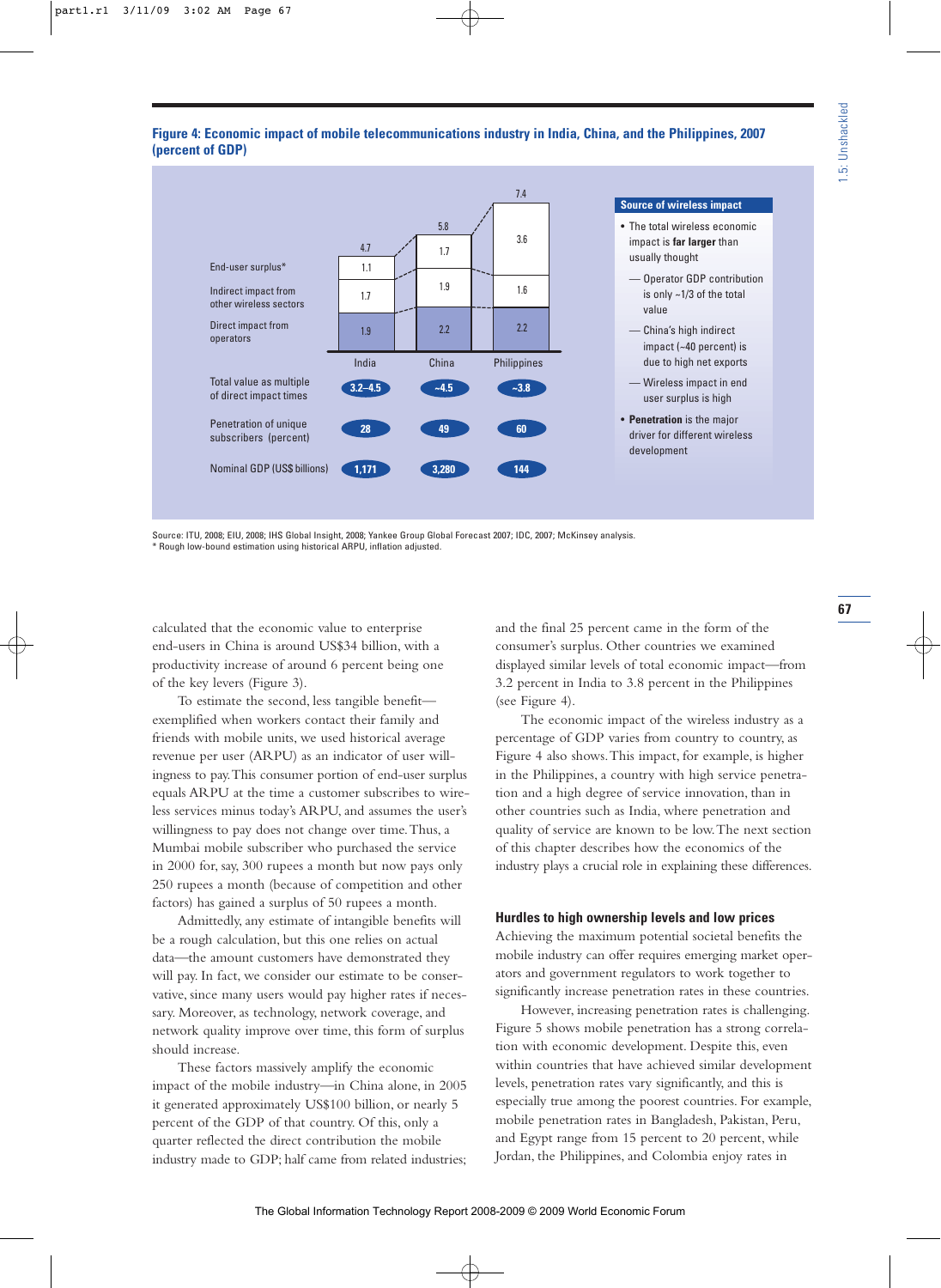# **Figure 5: Mobile penetration rates vs. income level, selected countries, 2008**



Source: WICS; EIU, 2008.

68

excess of 60 percent, even though both groups of countries have GDP per capita (PPP) levels of US\$3,000 to US\$5,000.

Emerging countries that have achieved high mobile penetration rates tend to get a number of things right, such as high coverage levels and low minimum cost of ownership (MCO). Doing this, as Figure 6 illustrates, depends on managing several key factors.Achieving the right network coverage levels requires managing adequately several regulatory levers such as rollout obligations, the ability to share network costs, taxes, spectrum prices, and licensing costs.Additionally it also requires favorable but not excessive returns on capital for investors, which in turn result from factors such as the cost of operations, growth prospects, and competitive intensity.

Similarly, minimizing the total cost of ownership of mobile requires lowering the upfront cost of becoming a mobile subscriber.This is represented by the amount it costs a subscriber to purchase a handset and activate a subscriber identity mobile (SIM) card (amortized over the life of the handset) and bringing down the ongoing cost of remaining an active subscriber, which in turn depends on the ongoing competitive intensity of the industry. Regulation again plays an important role in this last factor, because levers such as licensing, along with retail and wholesale prices, are key determinants of the MCO.

#### **Coverage**

Many observers assume that mobile coverage equates with the number of operators a market holds. In other words, they assume that as the number of mobile operators increases, the percentage of the population covered will also grow, since competition will result in lower prices and more affordable service. However, a number of examples demonstrate that the reverse can be true. Despite the large number of operators (eight) in India, for example, population coverage in that country lags significantly behind Jordan, with four operators; China, with three operators; and the Philippines, with three.

One possible reason for this counter-intuitive finding is that many smaller mobile operators focus on the more profitable urban areas and lack the resources and/or interest to roll service out to rural areas, where the majority of people reside and where the social benefits of mobile connectivity are as high, or potentially higher, than in well-served urban areas. Furthermore, as more operators enter the market and competition intensifies, the utilization levels and profitability of many carriers drop, hindering their ability to invest in the network to expand further.

The examples of India and the Philippines provide a compelling contrast. Both India and the Philippines are geographically diverse and have largely the same income levels (US\$2,600 and US\$3,400 GDP per capita PPP, respectively). However, the Philippines, with three operators having an average EBITDA margin of about 66 percent, enjoys universal network coverage (roughly 99 percent) and mobile penetration of 60 percent. India,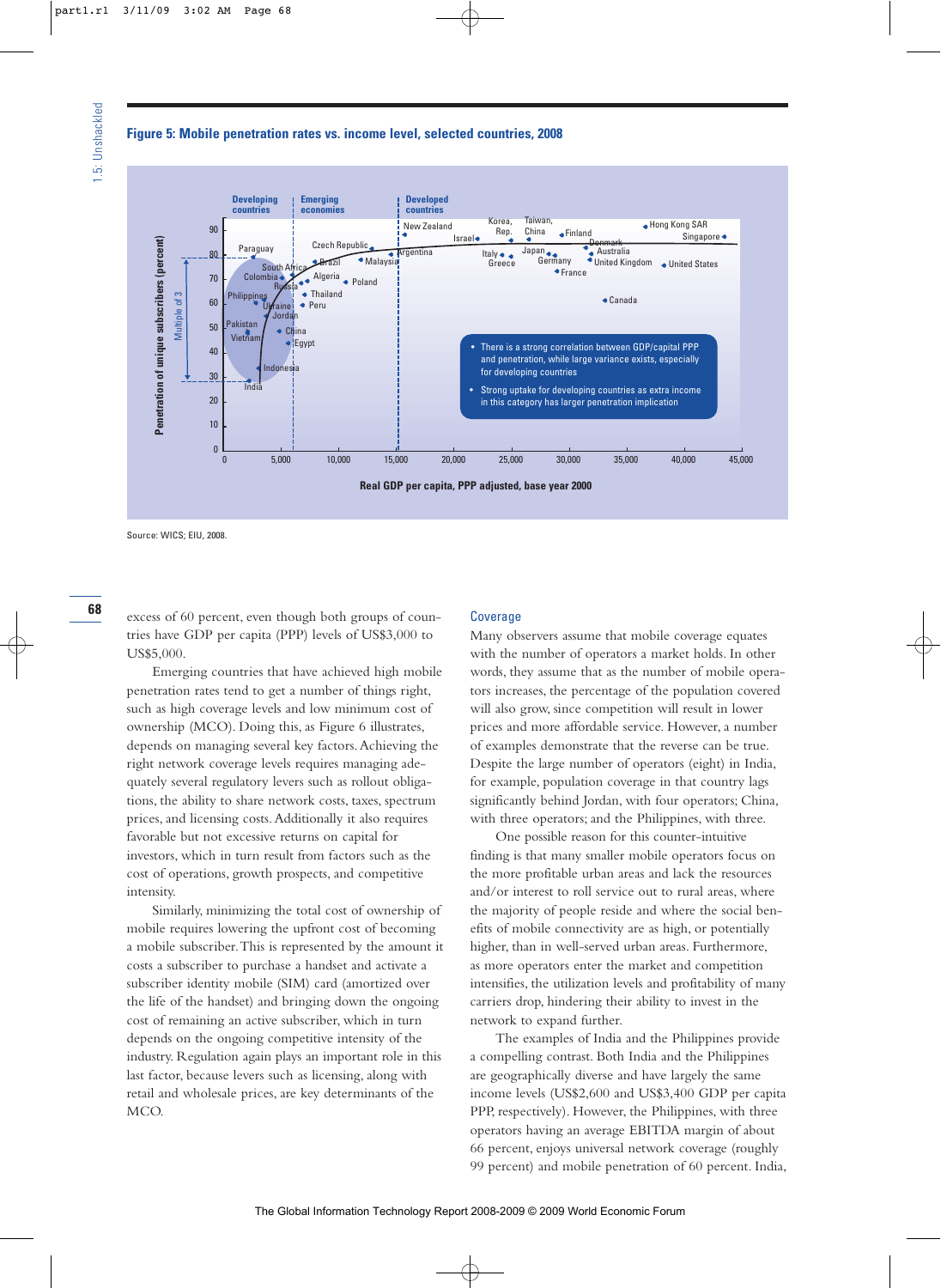



Source: GSMA, 2007b; prepaid plans of major operators; McKinsey analysis. Note: Minimum cost of ownership (MCO) is calculated in dollars per month.

on the other hand, with 37 percent network coverage and 28 percent mobile penetration, is a market where even the best operators rarely exceed EBITDA margins of 40 percent.While city dwellers in India enjoy perhaps the lowest mobile rates in the world (in the range of US\$2 cents/minute) because of the fierce competition among the eight major operators, coverage expansion has only recently begun for the vast but underserved rural market.

Regulators in many countries attach rollout obligations to the licensees in an effort to circumvent the tendency of the industry to focus on only a few high-income catchments. For such obligations to work in practice, operators must be well capitalized, with the financial resources needed to undertake required investments. They should also have sufficient reputation at risk to compel them to adhere to the commitments made at the time of entry. In addition, the presence of viable alternative competitive players, which *would* push ahead with similar expansion plans, provide a strong incentive for players to undertake such investments—even at the cost of upfront losses.This in turn highlights the importance of an open but healthy industry structure, with strong, well-capitalized players, as well as relatively liberal foreign direct investment (FDI) regulations to attract the best global capital as well as robust industry operators.

# Minimum cost of ownership

From the customer perspective, the main force behind rapid mobile service uptake involves the MCO, which itself is driven by upfront costs (e.g., handset purchase and activation charges) and ongoing expenses, or the minimum charges required to remain as an active subscriber. For low-end subscribers in particular, the upfront cost—even though a one-time charge—may represent a significant entry barrier.

The cheapest available prepaid plan can provide a good proxy of minimum ongoing expenses, on the assumption that many low-income users cannot afford, or are not eligible for, postpaid subscriptions.

In a rational market, operators would base their lowest subscription plans on their operating expenses (OPEX).Typically, for emerging market operators, the main OPEX items relate to interconnection costs, network operating expenses (e.g., maintenance, rentals, utilities, and personnel), depreciation, sales and marketing, and customer acquisitions, as well as license and spectrum charges.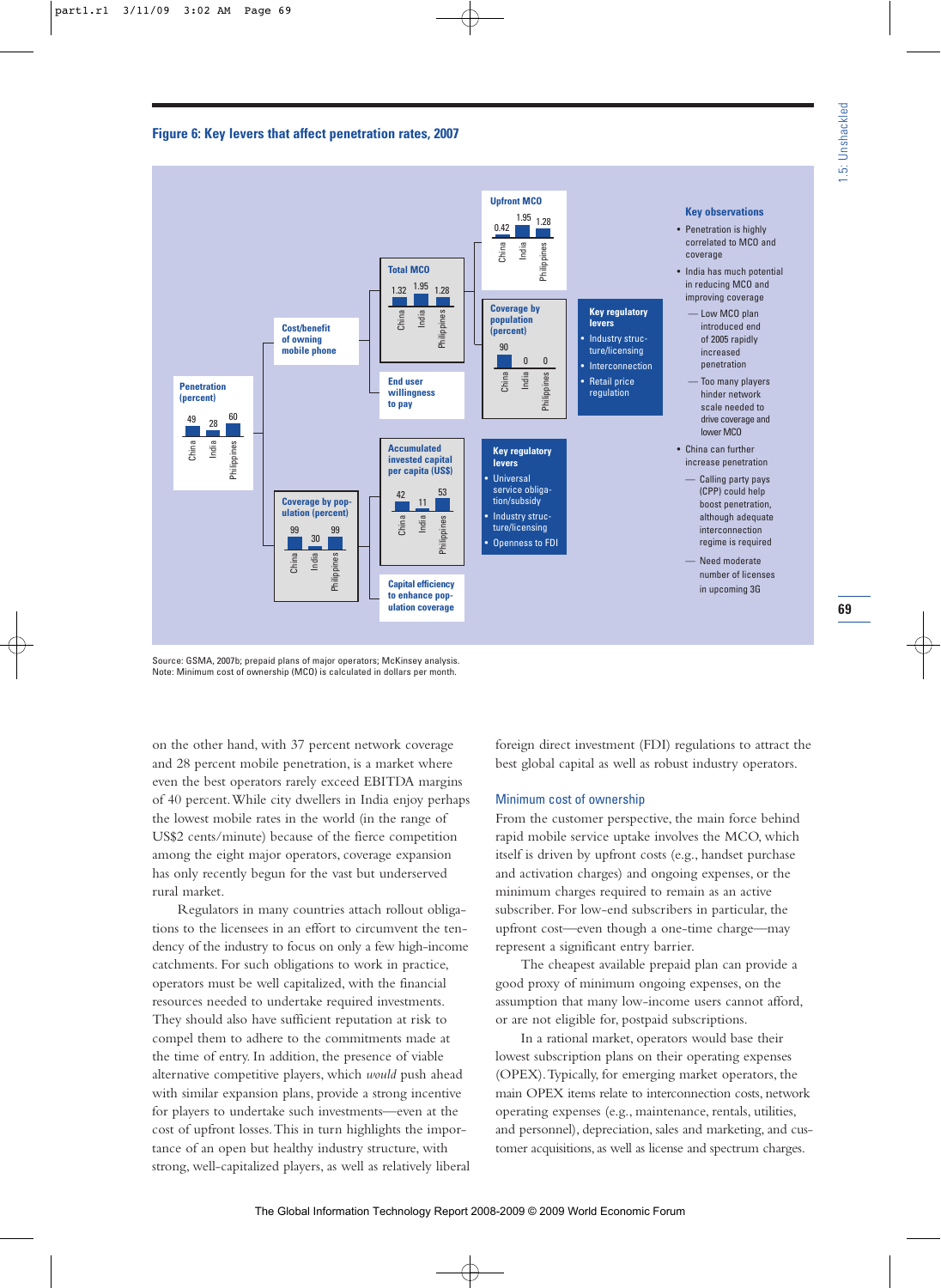For at least four of the five major items listed above (interconnection, network, customer acquisition, and license and spectrum charges), the industry structure and various government regulations play crucial if not decisive roles. Comparing a typical Indian operator with one in the Philippines, we find that license and spectrum charges in India amount to a noticeable 11 percent, compared to 3 percent for a proxy operator in the Philippines, marked as it is by the access deficit charge (paid to the fixed-line incumbent operator) as well as revenue share fees, which vary by the viability of the operating area.

On balance, a clear and negative correlation appears to exist between a market's MCO and its mobile penetration level. Pakistan, with a lower MCO of US\$1.13 per month, enjoys a significantly higher mobile penetration rate than India, (i.e., 49 percent versus 28 percent, respectively), where MCO is closer to US\$1.95 per month.

Getting the MCO elements "right" can have a significant impact on overall penetration, boosting the public value of putting phones in as many hands as possible. Our analysis of an Indian case study revealed a potential increase in subscribers of about 20 million by 2010, driven by a drop in MCO of 25 percent (i.e., from US\$8 to US\$6 per month).

**Policy and industry implications for emerging markets**

To unlock all of the benefits the mobile industry can generate in emerging markets, governments and regulators need to establish a coherent set of regulatory policies that actively increase coverage levels while reducing the minimum cost of ownership.A broader industry compact should accompany this set of policies, allowing providers to participate and collaborate with regulators in order to achieve the ultimate goals of developing the mobile industry and the overall economy of the country.

Any industry stakeholder in an emerging market should consider the following broader set of policy considerations when deciding how to increase the economic and social benefits the mobile industry generates in their respective country:

**• Ensure sufficient but not excessive competition.** In a capital-intensive industry, where large upfront investments are necessary, competition among a few players may have better results (i.e., in terms of coverage, penetration, and service quality) than hyper-competition among many. Clearly, any market needs a minimum number of players to guarantee adequate competition, but opening the market indiscriminately to many competitors may create the wrong incentives and reduce investments in new geographical areas, thereby reducing coverage and focusing competition in high-income areas. Reduced margins and duplicated infrastructure will

further hinder efforts to extend coverage and serve low-income customers. Instead, markets need to allow for a sufficient number of players with minimum economic size. India offers a good example of how too many competitors in a single market can lead to suboptimal coverage and low-quality service.

- **Avoid direct price controls.** Low prices typically retard industry returns and overall growth in the medium to long term, hampering investment levels and translating into poor customer service. Regulators should avoid mandating across-theboard lower prices as they attempt to lower the minimum cost of ownership and encourage higher mobile penetration. Such moves can backfire because mandating lower average prices will reduce operator profitability and constrain companies from taking the appropriate steps to increase penetration. Instead, regulators can lower the MCO by designing a system under which the calling party pays, supported by an appropriate interconnection regime that provides incentives to operators who price their services efficiently.
- **Attach strict rollout and coverage requirements to mobile licenses.** Increasing numbers of emerging market regulators mandate network rollout and coverage obligations when they issue new mobile licenses, in order to prevent new players from investing in rich niche areas and neglecting more low-income and remote areas. In fact, almost all of the new licenses issued in emerging markets over the past two years have stipulated some type of rollout and coverage requirement.

One innovative way in which regulators can facilitate network rollouts and increase coverage focuses on allowing network sharing among operators.This approach, extremely common in developed countries such as Australia, Germany, Sweden, and the United Kingdom can and should play a greater role in emerging markets. India is one of the few developing countries that has been an early adopter of this approach, which reduces capital investment costs and increases network rollout and geographic coverage.As Figure 7 shows, India issued several successful measures to implement network sharing.The first allows providers to spin off their passive network infrastructure in order to offer it to other providers in the market.This new passive network company receives good access to government subsidies in order to continue expanding its network. Furthermore, in April 2008 regulators allowed active network sharing.

However, given that infrastructure sharing allows operators to reduce their capital costs significantly, this is a lever that ought to be exercised with care and in selected areas, as the recovery of capital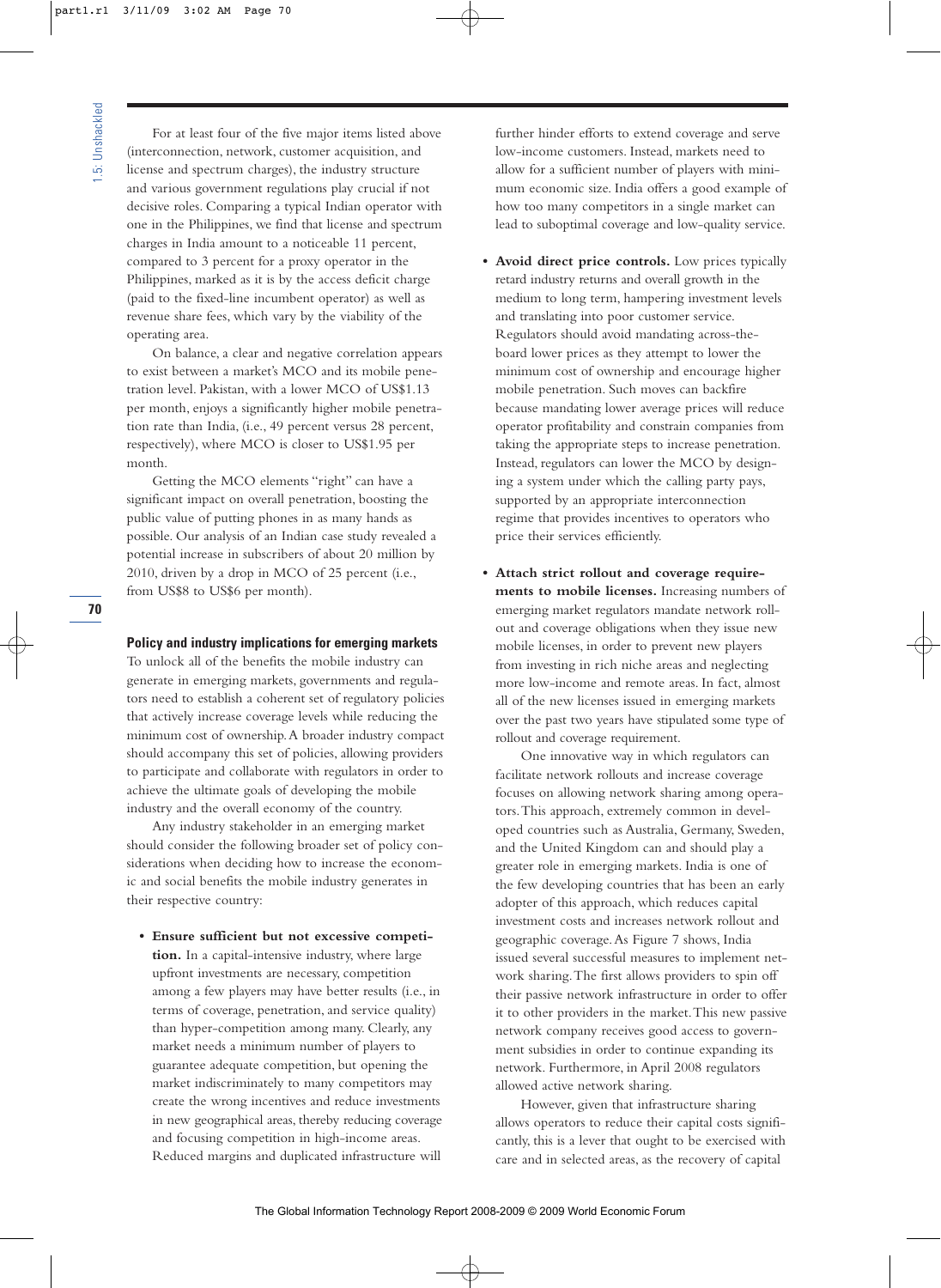# **Figure 7: Infrastructure sharing in India: Benefits in coverage and cost**



#### **Joint network rollout at shared cost**

- Several of India's major operators spun off their passive infrastructure into separate "tower companies" in 2007
- Indus Towers, for example, is a partnership of three operators in charge of 70,000 towers in 16 regions and has full responsibility of further rollout in those areas
- Indus Towers and Bharti Infratel provide site and mast services to all GSM operators on a nondiscriminatory basis
- 30–40 percent of towers are shared in India

#### **Increased coverage in high-cost remote areas boosted by USOF subsidies**

- First phase in 2007: Department of Telecom identified 8,000 rural-area sites as eligible for subsidies from USOF (coverage for 48 million households)
- Second phase in 2008: subsidies for 11,000 sites (coverage for 50 million households)
- Tower companies and mobile operators competed fiercely over USOF subsidies

#### **Attracting financial and foreign investors**

- Bharti Infratel sold a stake worth US\$1 billion to a group of international firms in December 2007. In May 2008, a private equity firm invested a further US\$250 million in the company
- Reliance communications sold a 5 percent stake in its tower unit in July 2007 for US\$350 million
- WTTIL is in talks with external investors on selling up to a 49 percent stake

Source: ITU World Telecommunication Indicators, 2007; GSMA, 2007b.

costs is one of the main levers of price competition in this industry of high fixed costs and minimal variable costs.

**• Effectively manage spectrum allocation and pricing.** Spectrum management has risen significantly in importance in emerging markets, and spectrum policies will play a major role in delivering telecommunication services to users.The number of spectrum licenses granted and the fees attached will have a great impact in the industry.Take India, where mobile operators struggle to obtain additional spectrum allocations in order to carry calls crisply and reliably. Indian operators claim the nation faces a "spectrum crunch"—in November 2007, for example, Sunil Mittal, Chairman of Bharti Airtel,

described the country's spectrum situation as one of "extreme anguish" caused by the "pitiful" amounts of spectrum granted to operators.As one journalist noted,"Airtel was supposed to receive an additional spectrum allocation after it passed 1.6 million subscribers. It now has over 3.6 million and it is still waiting."5 This situation is taking a toll in terms of the number of calls dropped per subscriber and the patchy reception they get.

The role of spectrum management policy becomes even more important when one thinks in terms of economic development implications.As noted above, the number of mobile subscribers exceeds the number of fixed-line users in many emerging countries. Because of the relatively poor development of fixed infrastructure in these markets,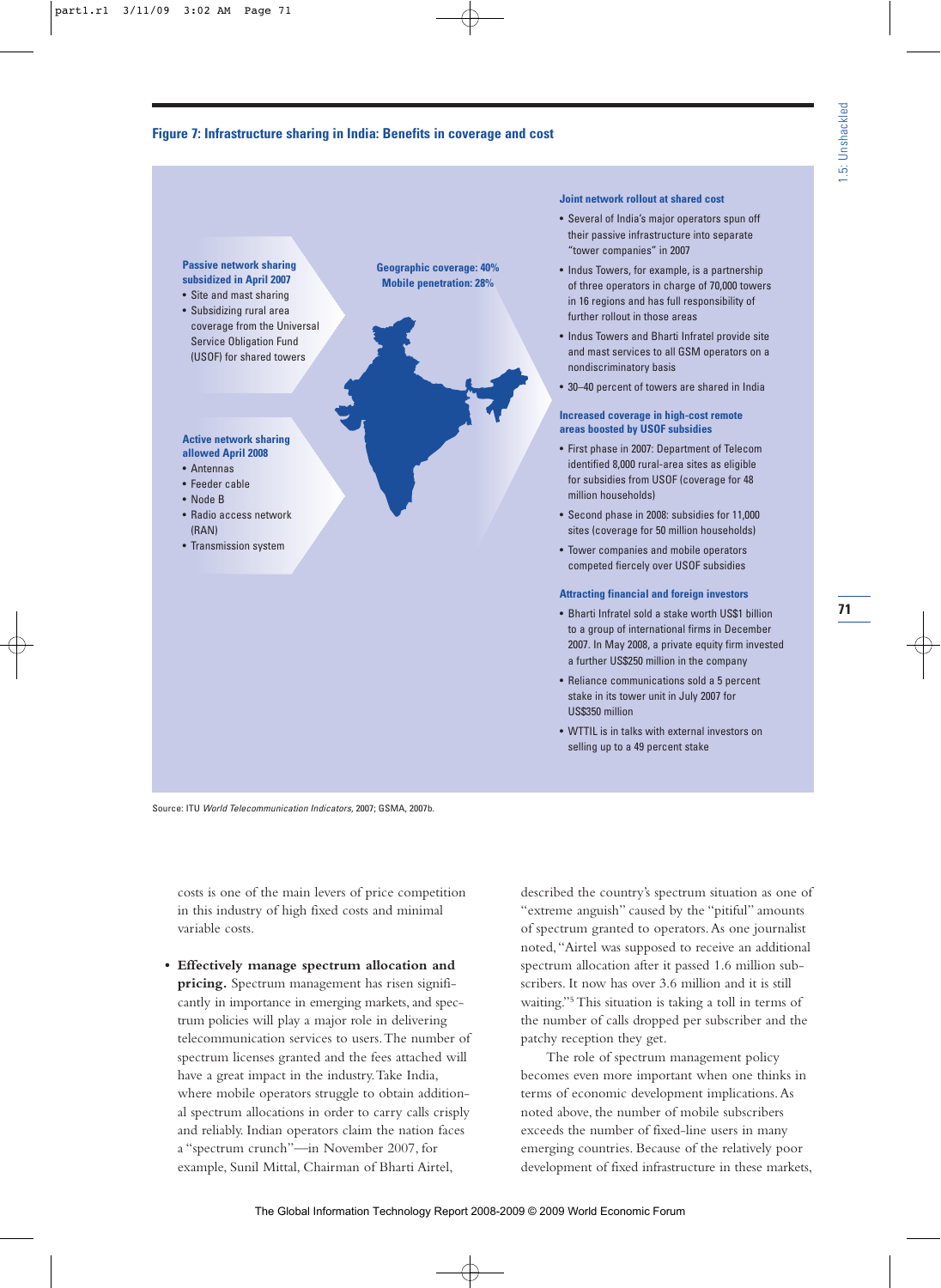questions arise regarding how broadband service will develop and hence how these countries can benefit from the productivity gains broadband offers. Rural and poor areas accentuate this phenomenon, since providing broadband services there will undoubtedly rely much more on wireless provision rather than on fixed access.

As wireless broadband technology develops and wireless applications and services expand, the main focus of spectrum management in developing countries will turn to accommodating technology and service flexibility. By adopting such flexibility, policymakers will allow operators to choose the most efficient and economically sound technologies needed to provide services to end customers.

To promote flexibility, a number of countries are already moving toward establishing technologyand service-neutral licensing and spectrum management policies. Sri Lanka provides a good example of how a developing country realized the importance of spectrum policy and began an ambitious "refarming" process in order to create a regulatory environment that encourages industry investment and economic growth (see Box 2).6

**• Avoid high levels of taxation.** Levying taxes on the mobile telecommunications sector has attracted government attention in emerging markets for two main reasons. First, the mobile sector has achieved strong growth in these nations in the past decade, and second, the operators' efficient billing systems facilitate the collection of government receipts. However, mobile-specific taxes reduce demand for services, lowering penetration levels. Experience in sub-Saharan Africa clearly illustrates this point: a recent study shows that if governments withdrew most industry-specific taxes and instead imposed only value-added taxes (VAT), tax revenues from the mobile industry would actually increase 3 percent by 2012 and average mobile penetration would expand by roughly 8 percent, from 33 percent to 41 percent. <sup>7</sup> This represents a significant loss in terms of economic growth, since an increase in mobile penetration of 10 percent in a typical developing country boosts GDP growth by about 0.6 percentage points.<sup>8</sup>

Clearly, emerging markets should not impose excessive tax burdens on their mobile industries or they will hinder the penetration of these services and the public value they can create.

This chapter illustrates just a few of the measures emerging in the market that policymakers and stakeholders in the mobile services industry should consider when deciding how to apply regulation to increase the

# **Box 2: Refarming for success in Sri Lanka**

Spectrum management policies in Sri Lanka were virtually nonexistent in the 1990s, when regulators generally bundled spectrum with operating licenses. Up to 1996, regulators allocated spectrum on a first-come/first-served basis in the band sought by operators. Telecommunications providers paid no upfront fee for the allocated spectrum band, but instead faced an annual charge for use of the radio frequency. This policy resulted in a situation where too many different telecommunications companies applied for spectrum at different points in time using a variety of technologies for both wireless local loop (WLL) and mobile applications.

Regulators had not taken into account factors such as equity and efficiency in spectrum allocation, and the technologies used by providers to provide mobile services varied considerably, ranging from Global System for Mobile services (GSM) to Code Division Multiple Access (CDMA). The move toward a more technology- and service-neutral spectrum policy was mainly triggered by a desire to treat all providers equitably, the urging of mobile providers to shift to GSM technology, and the need to use CDMA as a low-cost solution for fixed wireless access in rural areas.

Although the Telecommunication Regulatory Commission of Sri Lanka (TRCSL) was constrained to some extent by existing allocations and defense considerations, it issued more spectrum space. The regulator also recognized the problem of scattering spectrum and attempted to streamline allocations while it cleared capacity in the 1800–1900 megahertz range. It did so by embarking on a thorough industry consultation process that involved difficult negotiations with stakeholders in the industry, which included different compensation schemes for spectrum refarming.

Decisive action by the TRCSL resulted in the fair allocation of spectrum to incumbent and new operators alike, and helped the rapid proliferation of wireless technologies, proving that a forward-looking approach to spectrum management can help to increase the penetration of mobile services and mobility in general in developing countries.

Source: Jain, 2007; Ovum Consulting 2007.

ubiquity of mobile service. Bear in mind that no silver bullet exists to increase coverage or reduce the minimum cost of ownership in the industry.These ideas can, however, create a fertile environment where the industry can flourish, delivering high levels of public value as it provides developing nations and their citizens the full benefits of mobility in the 21st century.